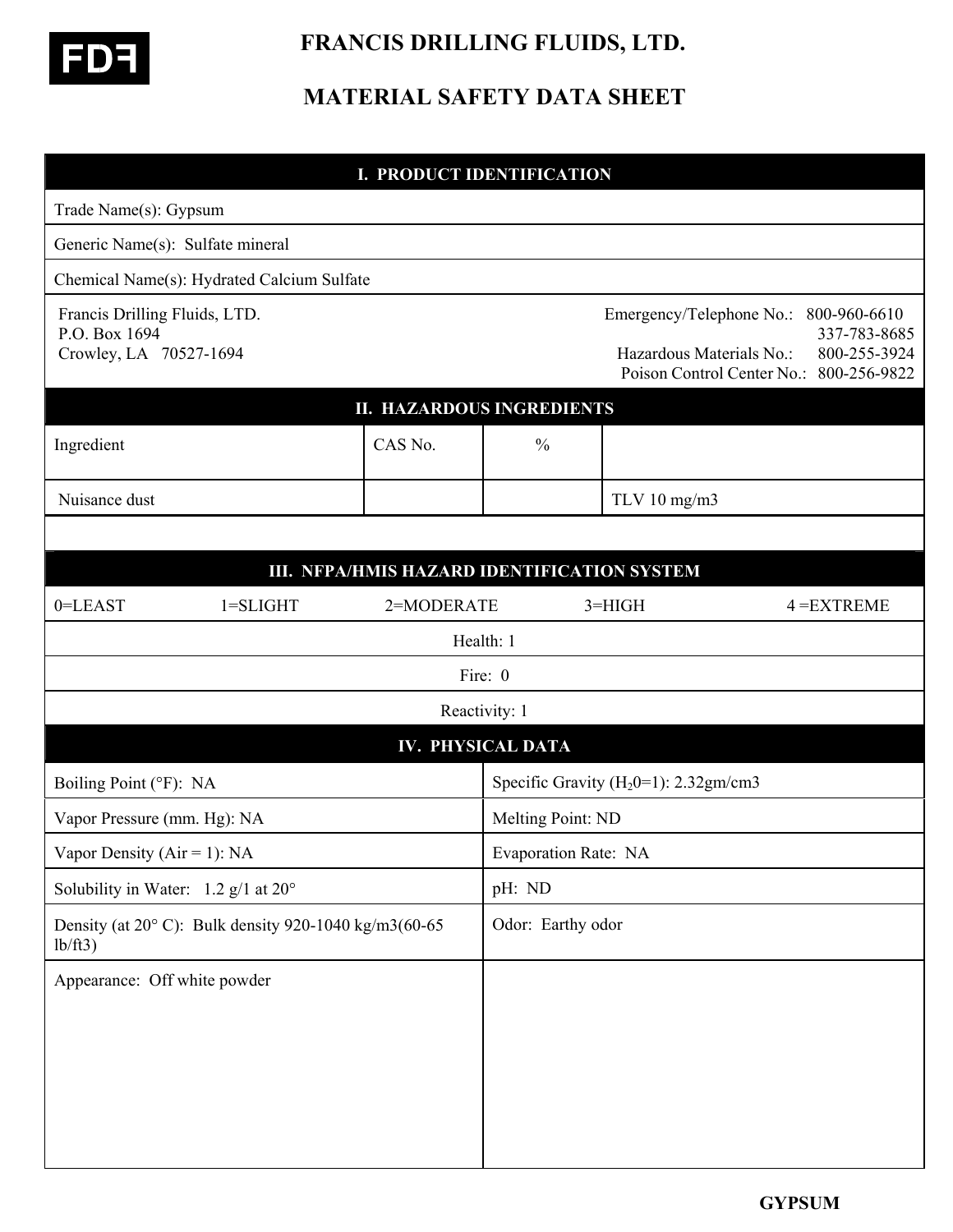|                                                                                                          | V. FIRE AND EXPLOSION DATA  |                                 |  |  |  |
|----------------------------------------------------------------------------------------------------------|-----------------------------|---------------------------------|--|--|--|
| Flash Point: NA                                                                                          | Flammable Limits:           | LEL: NA<br><b>UEL: NA</b>       |  |  |  |
| Special Fire Fighting Procedures: None. This product will not support combustion.                        |                             |                                 |  |  |  |
| Unusual Fire and Explosion Hazards: None                                                                 |                             |                                 |  |  |  |
| Extinguishing Media: Water, Carbon Dioxide, dry or chemical foam.                                        |                             |                                 |  |  |  |
| <b>VI. REACTIVITY</b>                                                                                    |                             |                                 |  |  |  |
| Stability: Stable                                                                                        |                             |                                 |  |  |  |
| Hazardous Polymerization: No polymerization.                                                             |                             |                                 |  |  |  |
| Incompatibility: None                                                                                    |                             |                                 |  |  |  |
| Hazardous Decomposition: None                                                                            |                             |                                 |  |  |  |
|                                                                                                          |                             |                                 |  |  |  |
| VII. HEALTH HAZARD INFORMATION                                                                           |                             |                                 |  |  |  |
| Routes of Exposure and Effects:                                                                          |                             |                                 |  |  |  |
| Skin: No effects anticipated.                                                                            |                             |                                 |  |  |  |
| Eyes: May cause irritation, redness and abrasion.                                                        |                             |                                 |  |  |  |
| Inhalation: May cause respiratory irritation.                                                            |                             |                                 |  |  |  |
| Ingestion: No effects anticipated.                                                                       |                             |                                 |  |  |  |
| Permissible Exposure Limits: (for air contaminants) ND                                                   |                             |                                 |  |  |  |
| OSHA PEL (8hr. TWA): ND                                                                                  |                             |                                 |  |  |  |
| ACGIH TLV: Nuisance dust - TLV 10 mg/m3                                                                  |                             |                                 |  |  |  |
| Carcinogenicity:                                                                                         |                             |                                 |  |  |  |
| Listed By NTP: Not listed                                                                                | Listed By: IARC: Not listed | Listed By OSHA: Not listed      |  |  |  |
| Acute Oral LD50:                                                                                         | Acute Dermal LD50:          | <b>Aquatic Toxicology LC50:</b> |  |  |  |
| Emergency and First Aid Procedures:                                                                      |                             |                                 |  |  |  |
| Skin: Wash thoroughly with water.                                                                        |                             |                                 |  |  |  |
| Eyes: Flush immediately with large amounts of warm water. If irritation persists seek medical attention. |                             |                                 |  |  |  |
| Ingestion: No first aid anticipated.                                                                     |                             |                                 |  |  |  |
| Inhalation: Remove to fresh air. If irritation persists see a physician.                                 |                             |                                 |  |  |  |
| Additional Health Hazard Information::                                                                   |                             |                                 |  |  |  |
|                                                                                                          |                             |                                 |  |  |  |
|                                                                                                          |                             |                                 |  |  |  |

 $\mathbf I$ 

 $\mathsf{l}$